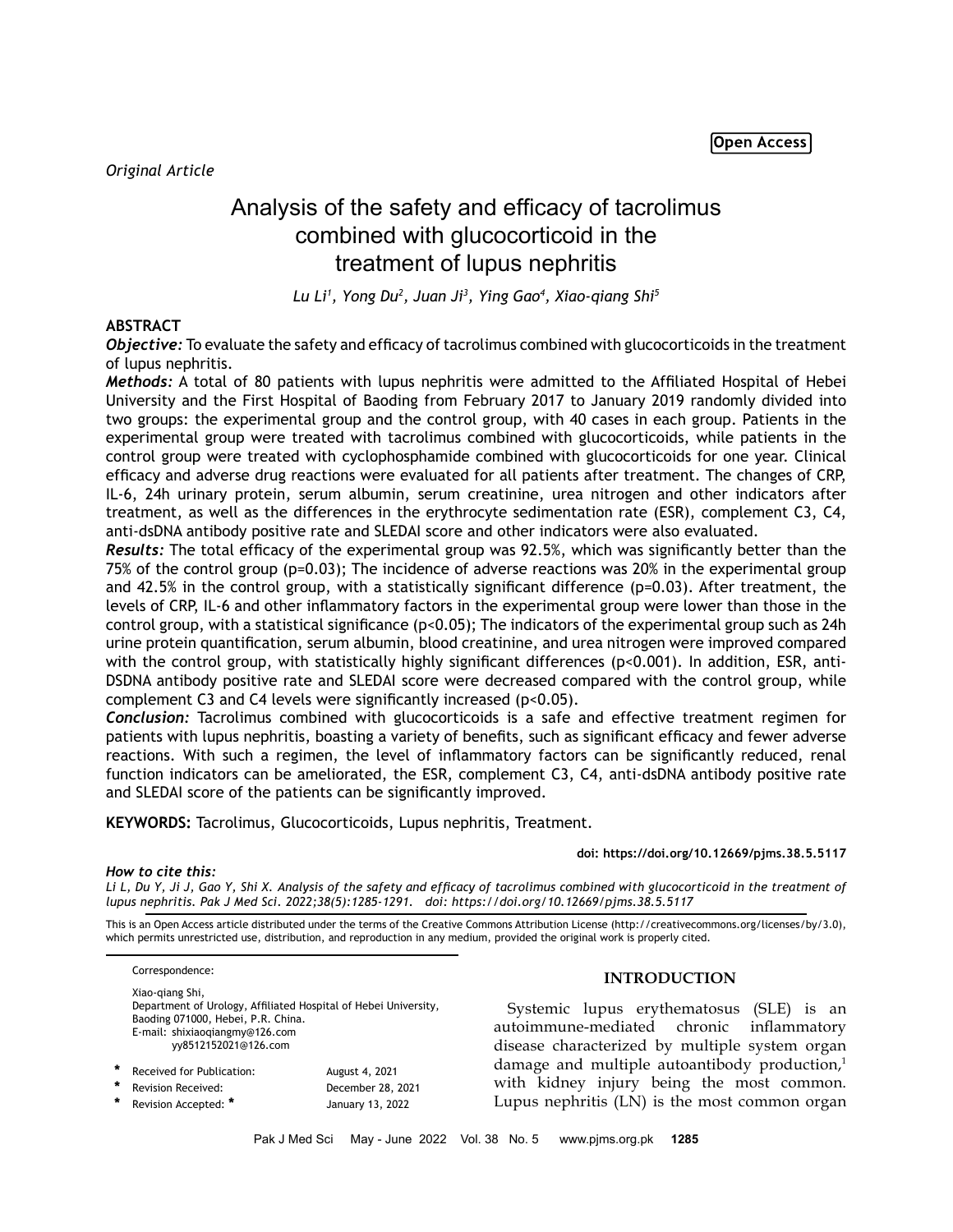involvement in systemic lupus erythematosus and a major risk factor for disease progression and death.<sup>2</sup> Over the past few decades, the pathophyphysiology of LN has become increasingly well understood and treatments for it have improved.<sup>3</sup> Glucocorticoid combined with cyclophosphamide was the first-line treatment in the previous treatment of this disease, which can effectively improve the renal function of patients with definite effect.<sup>4</sup> However, the clinical application of cyclophosphamide is sometimes limited due to its side effects such as bone marrow suppression, immune system disorders and infertility.5

In recent years, with the continuous in-depth research on the pathogenesis of LN, multi-target immunosuppressive therapy has become a new treatment method.6 As a calcineurin inhibitor, tacrolimus can selectively inhibit T lymphocytes, inhibit the production of cytokines, and play a strong immunosuppressive role.7 It has been shown in recent years to perform better than cyclophosphamide in the treatment of LN, with better security and fewer adverse reactions.<sup>8</sup> Based on this, this paper discusses the efficacy of tacrolimus combined with glucocorticoid in the treatment of lupus nephritis..

#### **METHODS**

Eighty patients with lupus nephritis who were admitted to the Affiliated Hospital of Hebei University and the First Hospital of Baoding from February 2017 to January 2019 were randomly divided into two groups: the experimental group and the control group, with 40 cases in each group. Among them, there were seven males and 33 females in the experimental group, aged 30-57 years with an average of 48.06±7.13 years, and nine males and 31 females in the control group, aged 33-60 years with an average of 47.83±9.01 years. No significant difference can be seen in the comparison of general data between the two groups, which was comparable between the two groups (Table-I).

*Ethical Approval:* The study was approved by the Institutional Ethics Committee of Affiliated Hospital of Hebei University, and written informed consent was obtained from all participants. *Inclusion Criteria:*

# All patients meeting the diagnostic criteria for  $SLE<sup>9</sup>$

- Patients aged between 30 and 60 years old, gender is not limited;
- Patients with moderate and severe nephritis conforming to the classification criteria of lupus nephritis;<sup>10</sup>
- All patients with lupus nephritis confirmed by renal biopsy and pathology;
- Patients with active disease, SLEDAI score ≥ 10,<sup>11</sup> urinary protein quantity  $\geq 1.0$ g/24h;
- Patients who have not recently used other immunosuppressants affecting the study;
- Patients whose family members signed the consent form and were able to cooperate with the study.

# *Exclusion Criteria:*

- Patients with primary nephropathy or other types of secondary nephropathy;
- Patients with other autoimmune diseases such as dermatomyositis, scleroderma, vasculitis and other autoimmune diseases;
- Patients with metabolic diseases or chronic wasting diseases such as tumors and chronic inflammatory diseases;
- Pregnant or lactating women;
- Patients with infectious diseases such as tuberculosis and hepatitis or with severe and important organ dysfunction such as liver and kidney insufficiency;
- Patients who are allergic, intolerant or have contraindications to the drugs involved in the study.

| <i>Indicators</i> | Experimental group | Control group | $t/\chi^2$ | P    |
|-------------------|--------------------|---------------|------------|------|
| Age (years old)   | $48.06\pm7.13$     | 47.83±9.01    | 0.13       | 0.90 |
| Female $(\%)$     | 33(47.5%)          | 31(55%)       | 0.31       | 0.58 |
| Duration (month)  | 27.32±9.71         | 27.95±9.83    | 0.29       | 0.77 |
| Severe $(\% )$    | 7(17.5%)           | 10(25%)       | 0.67       | 0.42 |
| SLEDAI score      | 14.75±3.43         | 14.28±3.32    | 0.63       | 0.54 |

Table-I: Comparative analysis of general data between the experimental group and the control group  $(X\pm S)$  n=40.

P>0.05.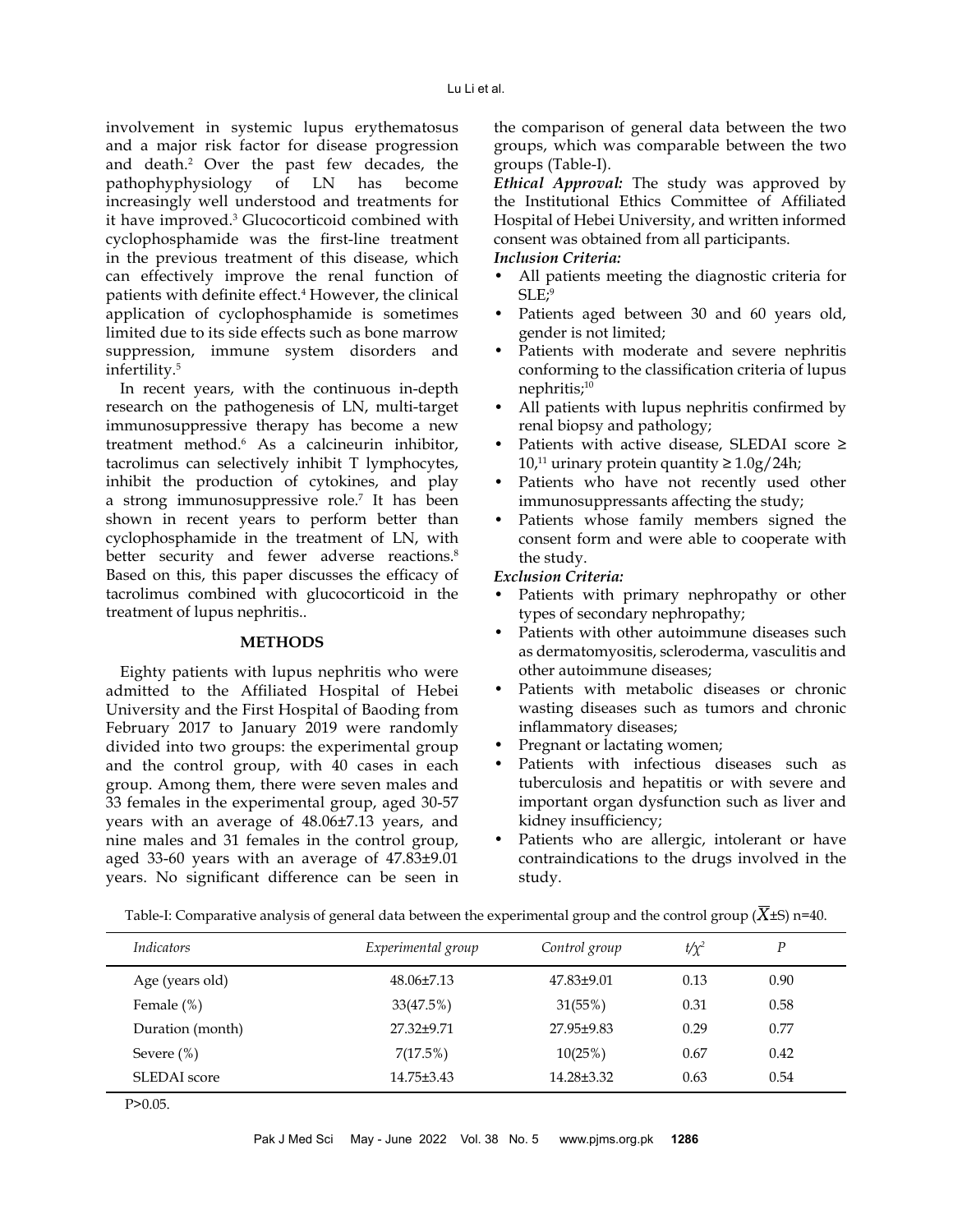Both groups were treated with glucocorticoids. The specific regimen was as follows: the initial dose of methylprednisolone tablet was 1.0mg/  $(kg/d)$  in the morning, and the dosage was gradually reduced according to the condition for 4-8 weeks, and 5-20mg/daily was reduced every other week. Subsequently, maintenance therapy was followed with a reduction of 2.5-10mg/d every two weeks for one year. Patients with severe lupus requiring shock therapy were treated with methylprednisolone 0.5-1.0g/d shock therapy for three days, followed by oral administration as described above. Calcium antagonists were used to control blood pressure in hypertensive patients, and the antihypertensive program would be adjusted according to the specific situation.

The experimental group was given tacrolimus therapy.12 The specific treatment plan is as follows: Tlimus 0.1mg/(kg·d) was taken two hour after meal twice, and the blood concentration of tlimus was detected 3d after taking the drug. After that, patients were tested once a month to maintain their blood drug concentration at 5-10ug/L, and the therapeutic dose was adjusted according to the blood drug concentration, with a one-year treatment time.<sup>13</sup> At the same time, the control group was treated with cyclophosphamide, with the specific scheme as follows: Cyclophosphamide with 0.5g/m2 body surface area was administered once a month for six months, and then once every 3 months for one year.14 All patients were observed and followed up for one year.

#### *Observation Indicators:*

*Judgment of efficacy*: The clinical efficacy of the two groups after one year of treatment was compared and analyzed: *Complete remission (CR):* No active urine sediment (urinary RBC<10×104ml, no white blood cells and casts); Urine protein quantitative <0.4g/24h, serum albumin ≥35gL, normal SCr, with no extrarenal lupus activity. *Partial remission (PR):* Urinary protein quantification is 0.4-2.0g/24h or decreases by more than 50% of the basic value, serum albumin ≥30g, SCr is normal or the increase does not exceed 15% of the normal range, with no extra renal lupus activity. *Non remission (NR):* Urine protein quantification ≥2.0g/24h and the decrease is less than 50% of the basic value, or the serum albumin is less than 30g/L, or the SCr rises more than 50% of the basic value. Effective rate = (complete remission + partial remission) number of cases/total number of cases × 100%. Inflammatory factor indicators: Peripheral venous blood was collected from all patients before treatment and at basic state from morning on three months after treatment, respectively. The levels of inflammatory factors such as C-reactive protein (CRP) and interleukin-6 (IL-6) were detected by enzymelinked immunosorption (ELISA).

*Improvement of renal function:* The differences in urinary protein quantification, serum albumin, serum creatinine, urea nitrogen and other indicators between the two groups were recorded and compared before treatment and 24h after treatment for three months. The changes of ESR, complement C3, C4, anti-dsDNA antibody positive rate and SLEDAI score were recorded and compared between the two groups before treatment and 3 months after treatment. The patients' blood pressure, blood glucose, temperature, blood routine examination, liver function and other indicators were monitored. The incidence of adverse drug reactions such as leucopenia, blood glucose elevation, gastrointestinal reaction, liver function abnormality, infection and so on in the two groups within six months after treatment was compared and analyzed.

*Statistical Analysis:* All the data were statistically analyzed by SPSS 20.0 software, and the measurement data were expressed as  $(X \pm s)$ . Two independent sample t-test was used for intergroup data analysis, paired t test was used for intra-group data analysis, and  $c<sup>2</sup>$  was adopted for rate comparison. P<0.05 indicates a statistically significant difference.

#### **RESULTS**

The comparative analysis of the efficacy between the two groups is shown in Table-II, indicating that the total effective rate of the experimental group after treatment was 92.5%, which was significantly superior to 75% of the control group, with a statistically significant difference (p=0.03).

The changes of inflammatory factors in the two groups before and after treatment are shown in Table-III, indicating that there was no significant difference in the levels of inflammatory factors

Table-II: Comparative analysis of the efficacy between the two groups  $(\overline{X} \pm S)$  n=40.

| Group              |    |    |       | CR PR NR Effective rate |
|--------------------|----|----|-------|-------------------------|
| Experimental group | 19 | 18 | 3     | $92.5\%(37/40)$         |
| Control group      | 16 |    | 14 10 | 75%(30/40)              |
| $\mathcal{C}^2$    |    |    |       | 4.50                    |
| P                  |    |    |       | 0.03                    |
|                    |    |    |       |                         |

P<0.05.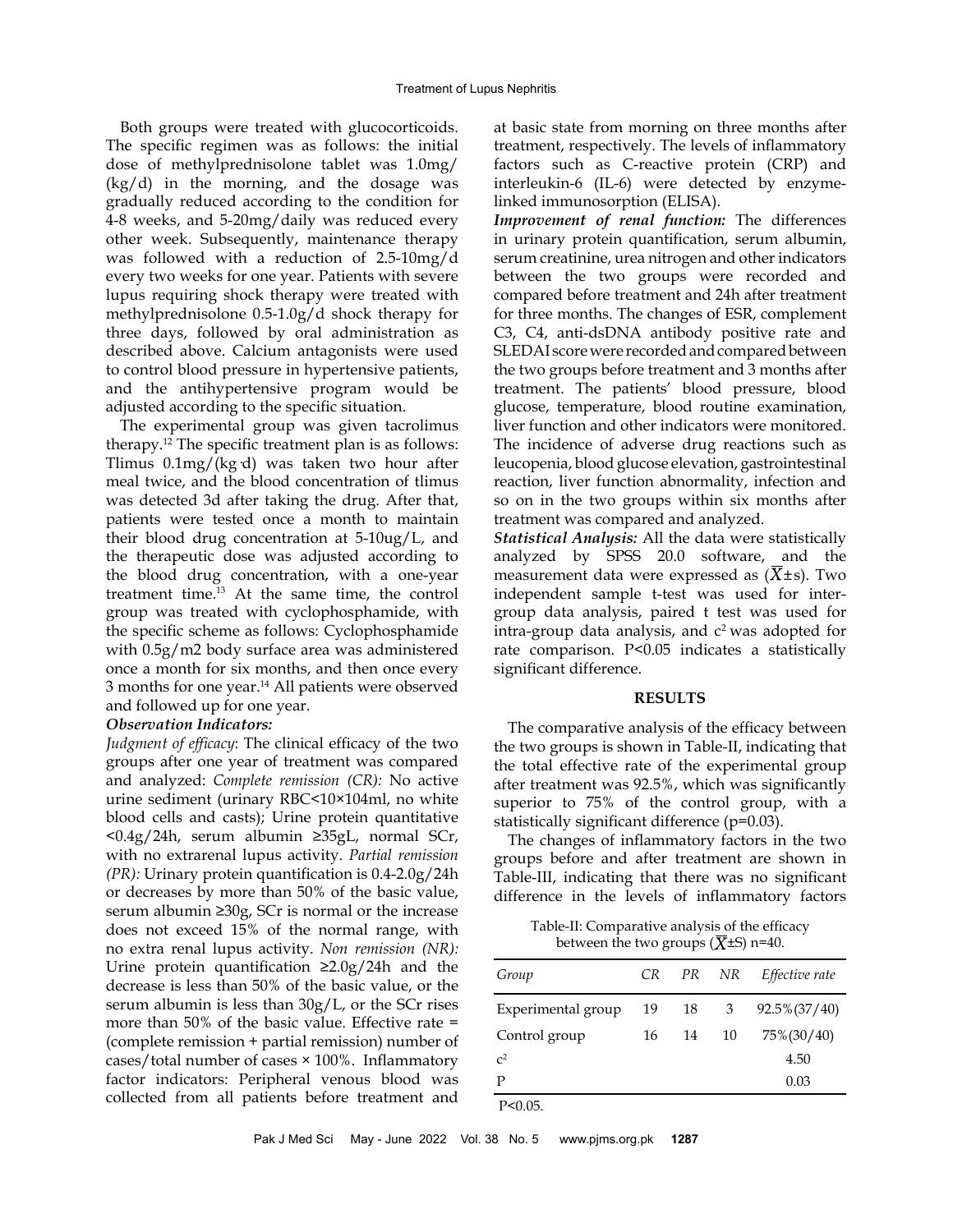#### Lu Li et al.

| Group      |                             | Before treatment* | After treatment $\Delta$ | t     | $\boldsymbol{P}$ |
|------------|-----------------------------|-------------------|--------------------------|-------|------------------|
|            | Experimental group $\Delta$ | 87.43±13.67       | 13.48±4.57               | 32.45 | < 0.001          |
| <b>CRP</b> | Control group $\Delta$      | 86.80±12.95       | 18.63±4.81               | 31.21 | < 0.001          |
| (mg/L)     | Ł                           | 0.22              | 4.91                     |       |                  |
|            | p                           | 0.83              | < 0.001                  |       |                  |
|            | Experimental group $\Delta$ | $17.64\pm5.61$    | $8.52 \pm 2.45$          | 9.42  | < 0.001          |
| П.-        | Control group $\Delta$      | $18.02 \pm 5.53$  | 13.18±3.21               | 4.79  | < 0.001          |
| 6(ng/L)    | Ł                           | 0.31              | 7.30                     |       |                  |
|            | p                           | 0.76              | < 0.001                  |       |                  |

Table-III: Comparative analysis of changes in inflammatory factors before and after treatment in the two groups  $(X±S)$  n=40.

\*p>0.05, *∆*p<0.05.

such as CRP and IL-6 between the two groups before treatment (p>0.05). However, the above indicators decreased after treatment compared with before treatment, showing a statistically significant difference (p<0.05). After treatment, the above indicators of the experimental group were significantly lower than those of the control group, with a statistically significant difference (p=0.00).

Twenty hour after treatment, urinary protein quantitative, serum albumin, serum creatinine, urea nitrogen and other indicators in both groups were improved compared with those before

treatment (p=0.00), while the improvement in the study group was more significant than that in the control group, with a statistically significant difference (p<0.001) (Table-IV).

After treatment, the ESR, anti-dsDNA antibody positive rate and SLEDAI score of the two groups were lower than those before treatment, and the levels of complement C3 and C4 were higher than those before treatment. The above changes were more obvious in the experimental group than in the control group, with statistically significant differences (Complement C3, C4, SLEDAI score,

| Group               |                             | Before treatment* | After treatment $\Delta$ | t     | $\boldsymbol{P}$ |
|---------------------|-----------------------------|-------------------|--------------------------|-------|------------------|
| 24h urine           | Experimental group $\Delta$ | $4.45 \pm 1.32$   | $1.14 \pm 0.58$          | 14.52 | < 0.001          |
| protein             | Control group $\Delta$      | $4.74 \pm 1.61$   | $2.87 \pm 0.72$          | 6.71  | < 0.001          |
| quantification      | t                           | 0.82              | 11.44                    |       |                  |
| (g/24h)             | p                           | 0.38              | < 0.001                  |       |                  |
|                     | Experimental group $\Delta$ | 26.58±5.07        | 45.70±5.79               | 15.71 | < 0.001          |
|                     | Control group $\Delta$      | 25.97±5.61        | $40.83 \pm 5.28$         | 12.20 | < 0.001          |
| Albumin $(g/L)$     | t                           | 0.50              | 3.93                     |       |                  |
|                     | p                           | 0.61              | < 0.001                  |       |                  |
|                     | Experimental group $\Delta$ | 147.52±25.74      | 77.63±11.82              | 15.61 | < 0.001          |
| Serum<br>creatinine | Control group $\Delta$      | 149.83±27.64      | 89.71±12.44              | 12.54 | < 0.001          |
| (numol/L)           | t                           | 0.38              | 4.45                     |       |                  |
|                     | p                           | 0.70              | < 0.001                  |       |                  |
|                     | Experimental group $\Delta$ | $14.57 \pm 2.06$  | $6.13 \pm 1.07$          | 23.00 | < 0.001          |
| Urea nitrogen       | Control group $\Delta$      | 13.97±1.28        | $9.76 \pm 1.58$          | 13.09 | < 0.001          |
| (mmol/L)            | t                           | 1.56              | 12.03                    |       |                  |
|                     | p                           | 0.12              | < 0.001                  |       |                  |

Table-IV: Comparative analysis of renal function indicators of the two groups before and after treatment ( $\overline{X}$ ±S) n=40.

\*p>0.05, *∆*p<0.05.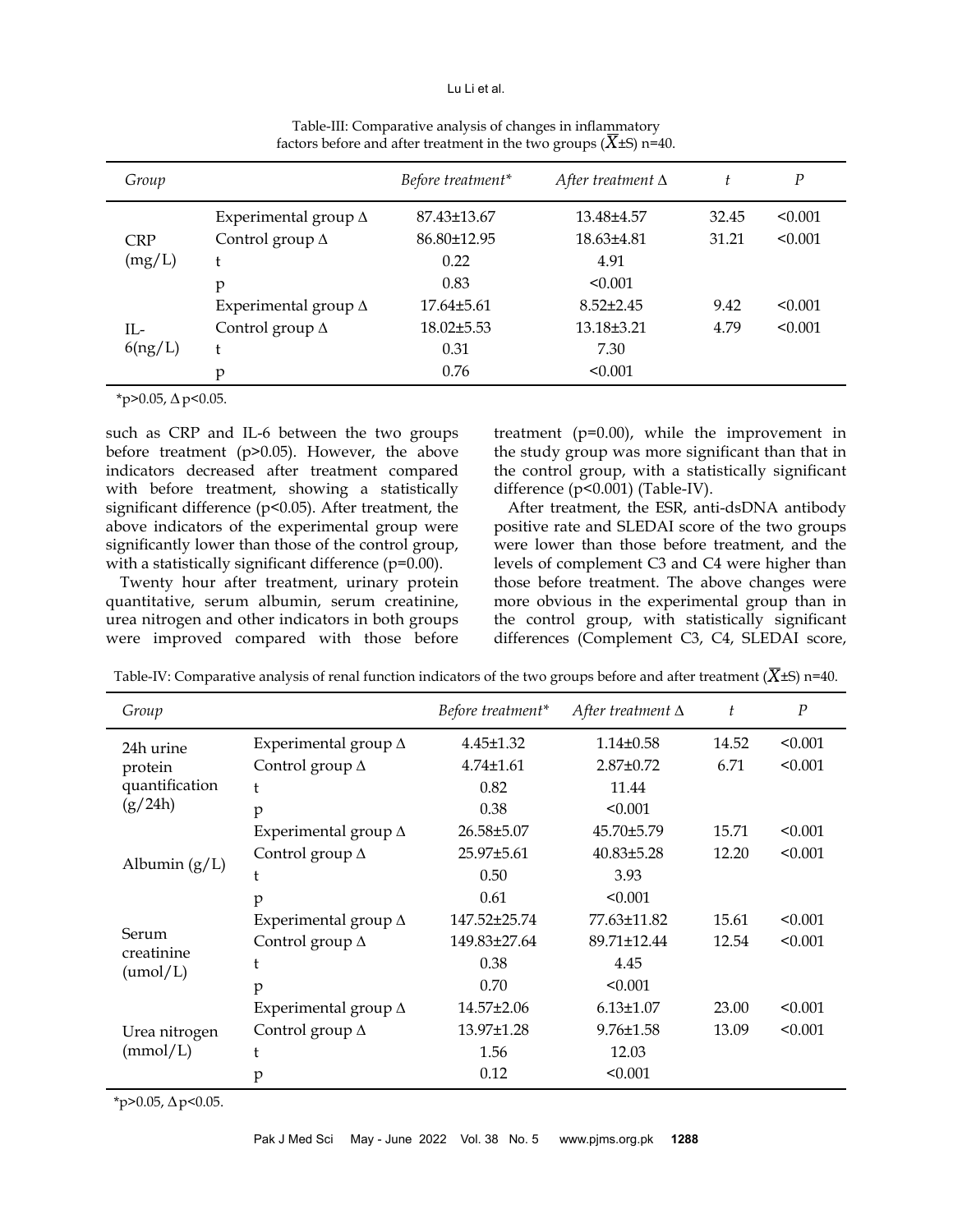#### Treatment of Lupus Nephritis

| Group           |                             | Before treatment* | After treatment $\Delta$ | $t/\chi^2$ | $\boldsymbol{P}$ |
|-----------------|-----------------------------|-------------------|--------------------------|------------|------------------|
|                 | Experimental group $\Delta$ | $34.25 \pm 8.03$  | $17.53\pm4.62$           | 11.41      | < 0.001          |
|                 | Control group $\Delta$      | 33.76±7.82        | 23.47±5.27               | 6.90       | < 0.001          |
| ESR(mm/h)       | t                           | 0.28              | 5.36                     |            |                  |
|                 | p                           | 0.78              | < 0.001                  |            |                  |
|                 | Experimental group $\Delta$ | $0.47{\pm}0.08$   | $0.78 \pm 0.07$          | 30.34      | < 0.001          |
|                 | Control group $\Delta$      | $0.45 \pm 0.03$   | $0.73 \pm 0.05$          | 41.22      | < 0.001          |
| C3(g/L)         | t                           | 1.48              | 11.03                    |            |                  |
|                 | p                           | 0.14              | < 0.001                  |            |                  |
|                 | Experimental group $\Delta$ | $0.24 \pm 0.08$   | 048±0.07                 | 14.28      | < 0.001          |
|                 | Control group $\Delta$      | $0.25 \pm 0.06$   | $0.32 \pm 0.06$          | 5.22       | < 0.001          |
| C4(g/L)         | t                           | 0.63              | 10.98                    |            |                  |
|                 | p                           | 0.53              | < 0.001                  |            |                  |
|                 | Experimental group $\Delta$ | 100%(40)          | $10\%(4/40)$             | 65.45      | < 0.001          |
| Anti-dsDNA      | Control group $\Delta$      | 100%(40)          | $30\%(12/40)$            | 43.07      | < 0.001          |
| antibody $(\%)$ | c <sup>2</sup>              |                   | 5.00                     |            |                  |
|                 | p                           |                   | 0.02                     |            |                  |
|                 | Experimental group $\Delta$ | 15.78±3.27        | $4.76 \pm 1.29$          | 19.83      | < 0.001          |
| SLEDAI score    | Control group $\Delta$      | 15.30±3.06        | $8.65 \pm 2.40$          | 10.81      | < 0.001          |
|                 | t                           | 0.68              | 9.03                     |            |                  |
|                 | p                           | 0.50              | < 0.001                  |            |                  |

Table-V: Comparative analysis of the disease change indicators of the two groups before and after treatment  $(X\pm S)$  n=40.

\*p>0.05, *∆*p<0.05.

p<0.001; anti-dsDNA antibody positive rate, p=0.02) (Table-V).

*Comparative analysis of the incidence of adverse reactions between the two groups:* There were no new onset diabetic mellitus in two groups during treatment. The incidence of adverse reactions such as leukopenia, gastrointestinal reaction, fever and abnormal liver function were compared and analyzed between the two groups. The incidence of adverse reactions in the experimental group was 20%, significantly lower than that in the control group (42.5%), with a statistically significant difference (p=0.03). (Table-VI).

## **DISCUSSION**

SLE can be associated with multiple viscera involvement, with rapid progression and easy recurrence, in which lupus nephritis (LN) is the most common one.15 Clinically, hormone combined with immunosuppressive agents is the preferred treatment for LN, with the main therapeutic purpose of protecting renal function, delaying the development of the disease and improving the long-term survival rate. A variety of drugs, including cyclophosphamide, cyclosporine, and mycophenolate mofetil, have been used clinically

Table-VI: Comparative analysis of adverse drug reactions between the two groups after treatment ( $\overline{X}$ ±S) n=40.

| Group              | Leucopenia | Gastrointestinal reaction | Fever | Liver function damage | Incidence |
|--------------------|------------|---------------------------|-------|-----------------------|-----------|
| Experimental group |            |                           |       |                       | 8(20%)    |
| Control group      | b          |                           |       | 4                     | 17(42.5%) |
| $\mathcal{C}^2$    |            |                           |       |                       | 4.71      |
| D                  |            |                           |       |                       | 0.03      |

P<0.05.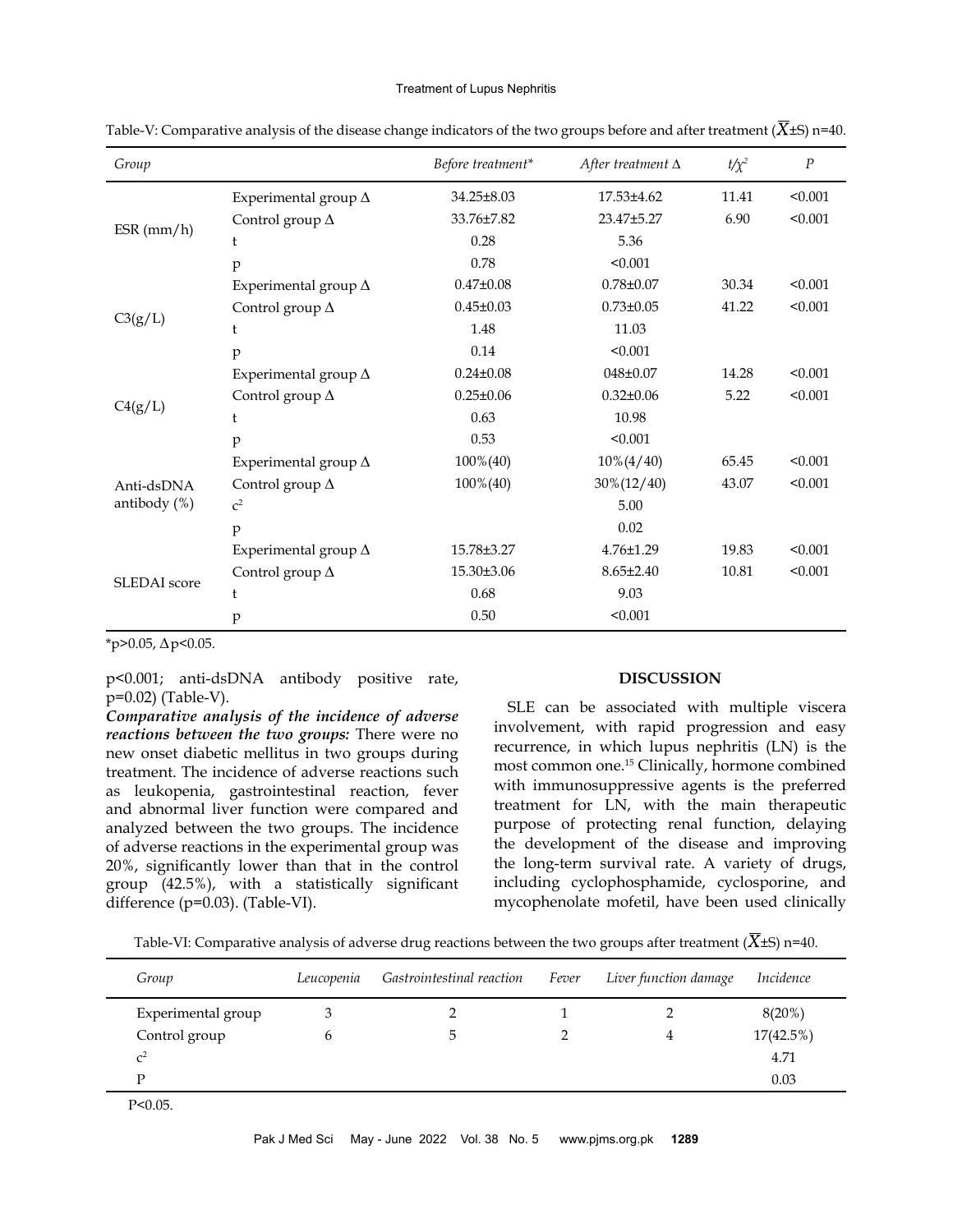for the treatment of LN.16 Despite the clinical symptoms of patients can be improved to a certain extent by virtue of the above drugs, there are still deficiencies in efficacy and safety:17 complications such as bone marrow suppression and infection are prone to cause, with certain medication limitations.

Glucocorticoids are touted to have an effective clinical effect of inhibiting the synthesis of arachiidonic acid, leukotriene and other inflammatory mediators, reducing the release of inflammatory factors and activating the complement system.18 However, for LN with more abnormal immune link, the ideal effect is difficult to be achieved by a single target drug. Therefore, glucocorticoid therapy should be combined with immunosuppressive therapy to more effectively reduce organ damage caused by immune system disorders. Cyclophosphamide combined with glucocorticoids $19$  is a first-line drug for the treatment of LN, which inhibits specific antigens to stimulate the complement activity and transformation ability of lymphocytes, so as to block the development of kidney disease and achieve control of lupus activity.<sup>20</sup> However, long-term use of cyclophosphamide will cause adverse reactions such as marrow suppression due to cytotoxic effects, and LN may recur after withdrawal.<sup>21</sup>

In recent years, the use of immunosuppressive agents for multi-target combination therapy has become a new method of clinical treatment of LN. Tacrolimus (TAC), a fermentation product isolated from Streptomyces, is a macrolide antibiotic and a powerful new immunosuppressor that can inhibit cellular immunity mainly by inhibiting the release of interleukin-2 (IL-2).<sup>22</sup> It is usually used to prevent the rejection of kidney and liver transplantation.23 It is found in a study carried out by Mok et al.24 that the combination of TAC and prednisolone is not inferior to mycophenolate mofetil, and can be used for the treatment of active LN. After continuous administration for five years, no obvious nephrotoxicity and decreased renal function can be observed. In our study, the total effective rate of the experimental group was 92.5%, which was significantly better than the 75% of the control group (p=0.03); The indicators of the experimental group such as 24h urine protein quantification, serum albumin, serum creatinine, and urea nitrogen were improved compared with the control group, with statistically significant differences (p=0.00). Which were similar to the results of previous studies. It is reported in a 10-year RCT study that tacrolimus was significantly effective in the treatment of SLE and is expected to be a suitable target inhibitor for

the treatment of  $LN^{25}$  with few side effects. In this study, the incidence of adverse reactions was 20% in the experimental group and 42.5% in the control group, with a statistically significant difference  $(p=0.03)$ , which can be supported by the conclusions of previous studies. According to the study of Zhou et al.<sup>26</sup>, TAC is effective and safe in patients with lupus nephritis. In addition, TAC boasts significant anti-inflammatory cytokine effects, including targeting IL-10 and transforming growth factor β, vascular endothelial growth factor, and tumor necrosis factor  $-\alpha^{27}$  In this way, further damage to LN by inflammatory cytokines and inflammatory responses can be reduced.25 It has a certain synergistic effect with prednisone.<sup>22</sup> While in our study, the levels of CRP, IL-6 and other inflammatory factors after treatment in the experimental group were lower than those in the control group, with a statistical significance (p<0.05). In addition, ESR, anti-DSDNA antibody positive rate and SLEDAI score were decreased compared with the control group, while complement C3 and C4 levels were significantly increased ( $p$ <0.05). Which were similar to the results of previous studies.

*Limitations of the study:* Few patients completed the clinical work of pathological examination; LN is a chronic disease with a long course, but followup was performed for a short time. In respond to this, active and effective countermeasures will be taken in the future clinical work to further extend the follow-up time, so as to more objectively evaluate the long-term benefits of this treatment regimen for patients.

### **CONCLUSION**

Tacrolimus combined with glucocorticoids is a safe and effective treatment regimen for patients with lupus nephritis, boasting a variety of benefits, such as significant efficacy and fewer adverse reactions. With such a regimen, the level of inflammatory factors can be significantly reduced, renal function indicators can be ameliorated, the patient's ESR, complement C3, C4, anti-dsDNA antibody positive rate and SLEDAI score can be significantly improved.

#### *Declaration of conflicting interest:* None.

*Funding:* None.

#### **REFERENCES**

1. Fava A, Petri M. Systemic lupus erythematosus: Diagnosis and clinical management. J Autoimmun. 2019;96:1-13. doi: 10.1016/j. jaut.2018.11.001